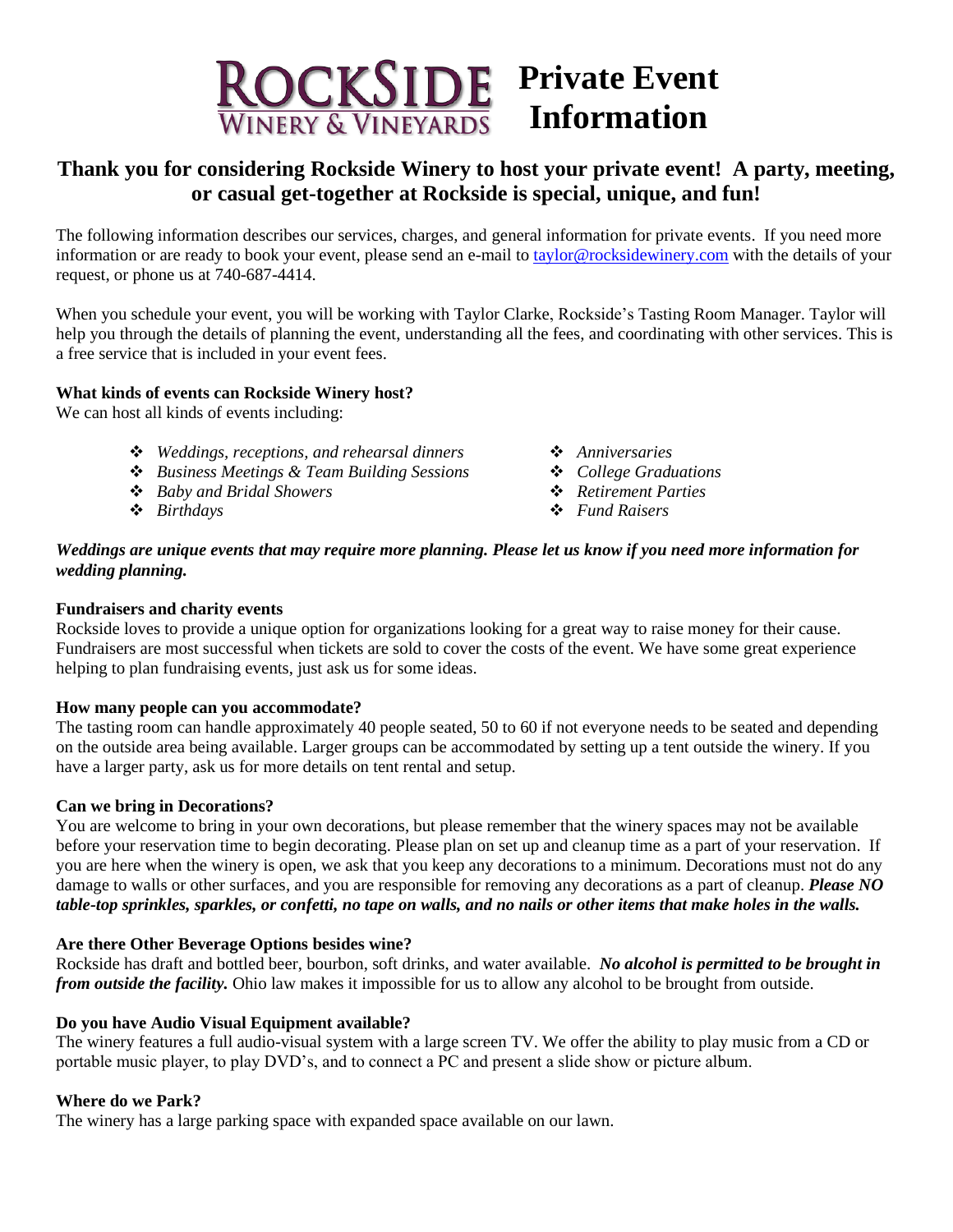# **What are your Facility Rental Fees?**

- Facility Fees are charged for the rental and usage of Rockside Winery's facilities, including time for set-up and clean-up. Fees are charged by-the-hour in 1-hour increments. Facility rental, wine, and food apply to minimum charges. Gratuity and tax do not apply to minimum charges.
- **Monday Thursday:** Events may start at 4:00pm. The rental is \$200 per hour with a minimum charge of \$1,500.
- **Fridays:** Events may start at 5:00pm. The rental is \$500 per hour with a minimum charge of \$3000.
- **Sundays any time:** \$200 per hour with a minimum charge of \$2000 total.
- **Saturdays:** The winery is not available for private events on Saturday.

# **What drink service is available?**

At Rockside Winery we offer a variety of wonderful wines and beers. Both wine and beer is available by the glass and by the bottle.

- Our staff can lead an informative and entertaining "formal" wine tasting demonstration that includes instruction on how to taste and appreciate wine. This usually works best with a relatively small group, 20 or less, that can be seated during the tasting.
- Wine tastings may also be done informally. We setup a tasting station at the bar, guests are provided with a list of the wines to be tasted and will come to the bar as they are ready for each tasting.
- We can also pour wine for guests by the glass, but we will charge for open bottles. This is generally much less expensive than paying by the glass. We will pour glasses and keep track of opened bottles. At the end of the evening, we will add up the total bottle cost and add it to the total for the event. The host may put a dollar or bottle limit if desired, and we can inform them when the open bottles are getting close to that limit. We generally suggest that the host pick four or five wines to make available for by the glass service.

Drink service costs are:

- Wine tasting is \$2.00 per person per taste. We generally suggest five or six wines for tasting.
- Wines by the glass at \$6.00, \$8.00, or \$9.00 depending on the variety.
- Wines by the bottle at regular bottle prices. A discount of 10% is available for purchases of 12 bottles or more. In general, wine by the bottle is more economical than by the glass.
- Beer by the glass and by the bottle, and bourbon are at regular menu prices.

# **Is there a Deposit and when do I pay?**

No reservations are considered final until the reservation deposit is received.

- The reservation deposit is \$100 and is refundable up to 14 days before the event. Deposits are applied to the event charges.
- The final payment of food, wine and facility fees will be due at the completion of event.

# **What Food Options do you offer?**

We offer a variety of in-house food options.

- Light Appetizers at \$5.00/person: Cheese and crackers, and hummus are served.
- A variety of 12-inch pizzas are available. Costs vary.
- Wine Cakes are unique and delicious, and are available in 3 flavors: Chocolate Port, Blackberry, and Venetian. Cakes are \$25 each. Each cake will provide approximately 20 pieces.
- Soda and water are available for \$1.00 per serving.